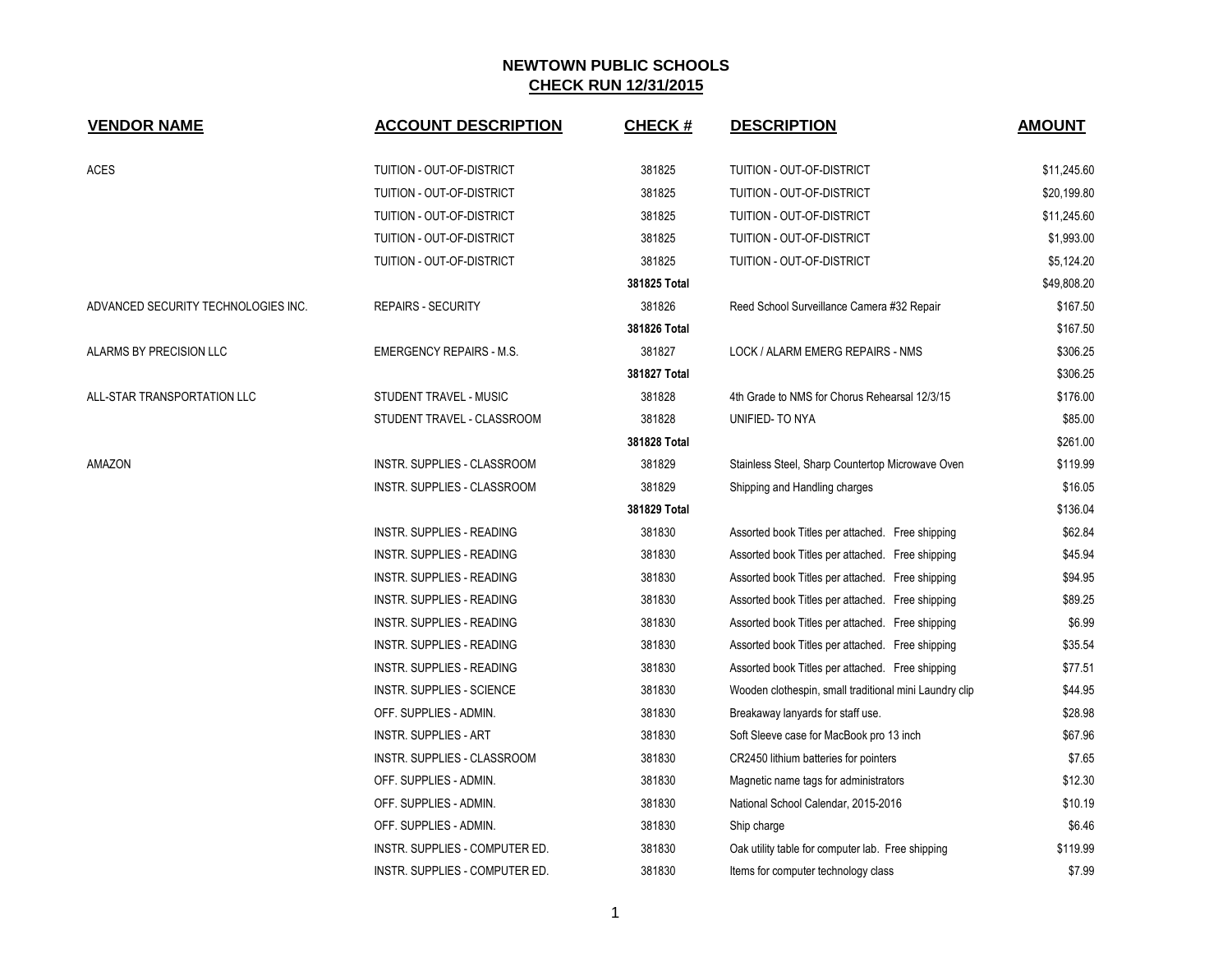| <b>VENDOR NAME</b> | <b>ACCOUNT DESCRIPTION</b>          | <b>CHECK#</b> | <b>DESCRIPTION</b>                                    | <b>AMOUNT</b> |
|--------------------|-------------------------------------|---------------|-------------------------------------------------------|---------------|
| AMAZON             | INSTR. SUPPLIES - COMPUTER ED.      | 381830        | Items for computer technology classes                 | \$4.99        |
|                    | INSTR. SUPPLIES - COMPUTER ED.      | 381830        | Items for computer technology classes                 | \$122.93      |
|                    | INSTR. SUPPLIES - COMPUTER ED.      | 381830        | Items for computer technology classes                 | \$23.98       |
|                    | INSTR. SUPPLIES - COMPUTER ED.      | 381830        | Filaments, for makerbot, power cords                  | \$7.99        |
|                    | INSTR. SUPPLIES - COMPUTER ED.      | 381830        | Filaments, for makerbot, power cords                  | \$4.99        |
|                    | INSTR. SUPPLIES - COMPUTER ED.      | 381830        | Filaments, for makerbot, power cords                  | \$23.98       |
|                    | INSTR. SUPPLIES - CLASSROOM         | 381830        | Computer table for lab. 24 X 60                       | \$237.92      |
|                    | INSTR. SUPPLIES - COMPUTER ED.      | 381830        | USB charging cables, pk of 3.                         | \$16.39       |
|                    | INSTR. SUPPLIES - PROJECT ADVENTURE | 381830        | Items for use in Project Adventure, including noodles | \$18.60       |
|                    | INSTR. SUPPLIES - PROJECT ADVENTURE | 381830        | shipping charges                                      | \$13.53       |
|                    |                                     | 381830 Total  |                                                       | \$1,194.79    |
| AMAZON             | <b>TEXTBOOKS - READING</b>          | 381831        | Diary of a Wimpy Kid: Old School                      | \$79.20       |
|                    | <b>TEXTBOOKS - READING</b>          | 381831        | Among the Free (Shadow Children)                      | \$31.96       |
|                    | <b>TEXTBOOKS - READING</b>          | 381831        | Among the Brave (Shadow Children)                     | \$26.56       |
|                    | <b>TEXTBOOKS - READING</b>          | 381831        | Among the Enemy  free shipping                        | \$31.96       |
|                    | INSTR. SUPPLIES - COMPUTER ED.      | 381831        | HP 4-pk toner combo for laser jet 3600                | \$470.43      |
|                    | INSTR. SUPPLIES - COMPUTER ED.      | 381831        | HP yellow Q6472A toner                                | \$109.75      |
|                    | INSTR. SUPPLIES - COMPUTER ED.      | 381831        | HP Cyan 06471A toner                                  | \$83.83       |
|                    | INSTR. SUPPLIES - COMPUTER ED.      | 381831        | HP 15x black toner                                    | \$62.99       |
|                    | INSTR. SUPPLIES - COMPUTER ED.      | 381831        | Shipping                                              | \$9.62        |
|                    | INSTR. SUPPLIES - COMPUTER ED.      | 381831        | HP 15x black toner                                    | \$64.00       |
|                    | INSTR. SUPPLIES - COMPUTER ED.      | 381831        | HP Magenta 06473A toner                               | \$129.00      |
|                    | INSTR. SUPPLIES - COMPUTER ED.      | 381831        | HP 15x black toner                                    | \$271.96      |
|                    | INSTR. SUPPLIES - COMPUTER ED.      | 381831        | HP 15x black toner                                    | \$257.92      |
|                    | <b>TEXTBOOKS - READING</b>          | 381831        | Ghandi by Demi                                        | \$85.90       |
|                    | <b>TEXTBOOKS - READING</b>          | 381831        | The Last Olympian - book 5                            | \$42.57       |
|                    | <b>TEXTBOOKS - READING</b>          | 381831        | Unsinkable (Titanic, No. 1)                           | \$16.17       |
|                    | <b>TEXTBOOKS - READING</b>          | 381831        | Ghandi by Demi                                        | \$51.54       |
|                    | <b>TEXTBOOKS - READING</b>          | 381831        | Unsinkable (Titanic, No. 1)                           | \$26.95       |
|                    | <b>TEXTBOOKS - READING</b>          | 381831        | Amog the Brave (Shadow Children)                      | \$26.56       |
|                    | <b>TEXTBOOKS - READING</b>          | 381831        | The Truth About Stacey(Babysitters Club #3)           | \$33.70       |
|                    | <b>TEXTBOOKS - READING</b>          | 381831        | Uglies: Uglies; Pretties; Specials; Extras            | \$263.90      |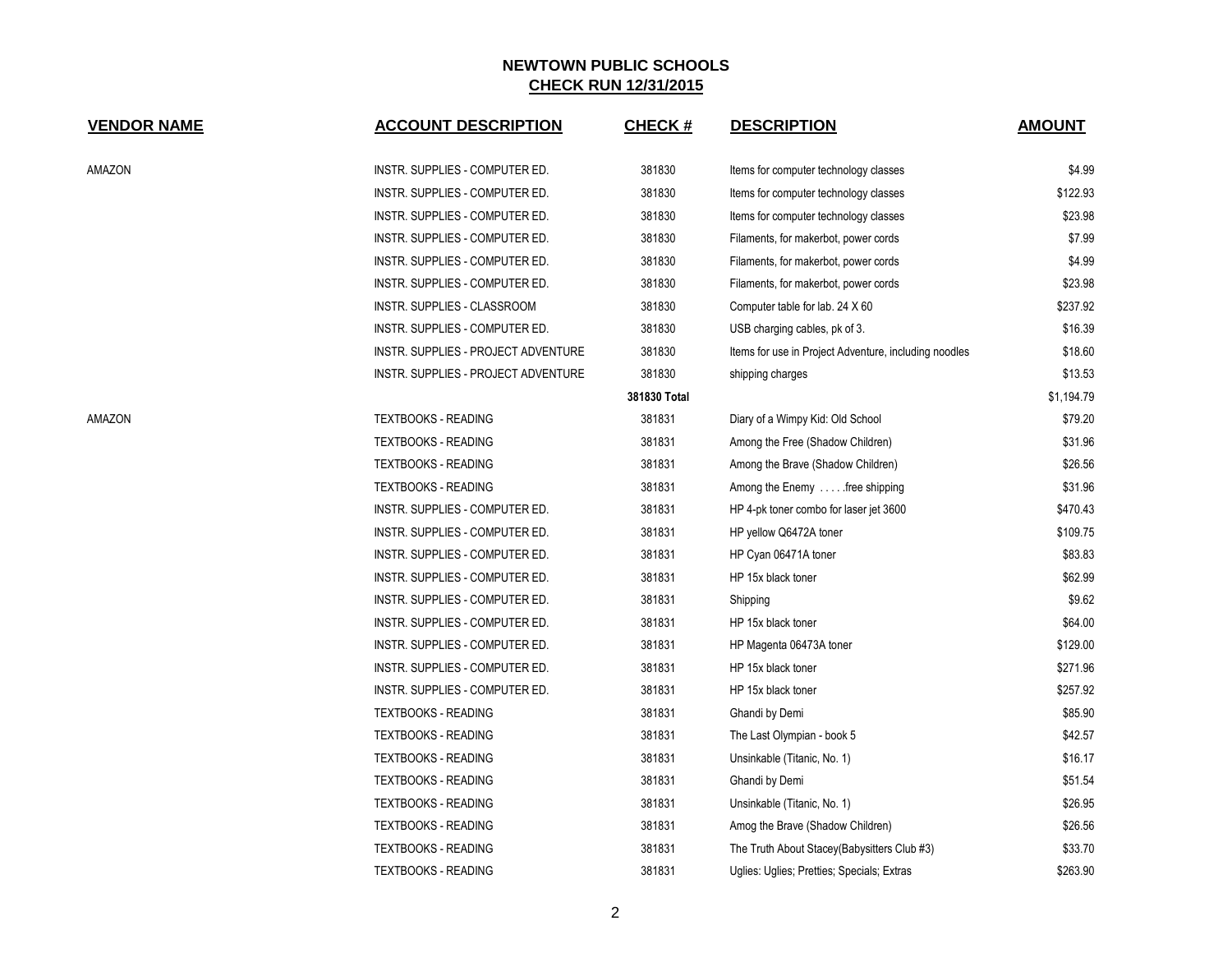| <b>VENDOR NAME</b> | <b>ACCOUNT DESCRIPTION</b>       | <b>CHECK#</b> | <b>DESCRIPTION</b>                             | <b>AMOUNT</b> |
|--------------------|----------------------------------|---------------|------------------------------------------------|---------------|
| AMAZON             | <b>TEXTBOOKS - READING</b>       | 381831        | Amog the Brave (Shadow Children)               | \$6.64        |
|                    | <b>TEXTBOOKS - READING</b>       | 381831        | Among the Free (Shadow Children)               | \$39.95       |
|                    | <b>TEXTBOOKS - READING</b>       | 381831        | Among the Enemy (Shadow Children)              | \$39.95       |
|                    | INSTR. SUPPLIES - COMPUTER ED.   | 381831        | DYMO Labeling tape 45013- black print on white | \$34.92       |
|                    | INSTR. SUPPLIES - COMPUTER ED.   | 381831        | 12A black toner (Q2612A). Free shipping        | \$62.92       |
|                    | <b>INSTR. SUPPLIES - SCIENCE</b> | 381831        | PLASTIC TRANSFER PIPETTES 3ML                  | \$5.56        |
|                    | <b>INSTR. SUPPLIES - SCIENCE</b> | 381831        | Woods clamp light with 8.5 reflector           | \$42.00       |
|                    | <b>INSTR. SUPPLIES - MATH</b>    | 381831        | Spectrum math flash cards                      | \$143.88      |
|                    | <b>INSTR. SUPPLIES - MATH</b>    | 381831        | Learning resources magnetic algebra tiles      | \$74.08       |
|                    | INSTR. SUPPLIES - MATH           | 381831        | Working with algebra tiles, 6-12 Free shipping | \$119.60      |
|                    | INSTR. SUPPLIES - CLASSROOM      | 381831        | We Dream of a World                            | \$8.56        |
|                    | INSTR. SUPPLIES - CLASSROOM      | 381831        | Elmers Jumbo Glue Sticks (3-pk)                | \$6.45        |
|                    | INSTR. SUPPLIES - CLASSROOM      | 381831        | Elmers Jumbo Glue Sticks (3-pk)                | \$19.35       |
|                    | INSTR. SUPPLIES - CLASSROOM      | 381831        | Stainless steel tally counter                  | \$12.49       |
|                    | INSTR. SUPPLIES - CLASSROOM      | 381831        | Pyle Pro PMP30 Professional Megaphone          | \$15.50       |
|                    | INSTR. SUPPLIES - CLASSROOM      | 381831        | Elmers Jumbo Glue Sticks (3-pk)                | \$51.60       |
|                    | INSTR. SUPPLIES - GUIDANCE       | 381831        | HP 55A Laserjet black toner Free shipping      | \$119.56      |
|                    |                                  | 381831 Total  |                                                | \$2,979.48    |
| AMAZON             | INSTR. SUPPLIES - SCIENCE        | 381832        | HR PRO SERIES MICRO VGA HD 15 PLUG             | \$98.32       |
|                    | <b>INSTR. SUPPLIES - MUSIC</b>   | 381832        | POCKET FOLDER- HARVARD DICTIONARY              | \$57.91       |
|                    | <b>INSTR. SUPPLIES - MUSIC</b>   | 381832        | POCKET FOLDER-HARVARD DICTIONARY OF MUSIC      | \$112.17      |
|                    | INSTR. SUPPLIES - WORLD LANG.    | 381832        | <b>SEE CART</b>                                | \$29.01       |
|                    | INSTR. SUPPLIES - SOC. STUDIES   | 381832        | 6 QUANTITY - C&E VGA/SVGA/UXGA AUDIO MONITOR   | \$29.01       |
|                    | <b>INSTR. SUPPLIES - ENGLISH</b> | 381832        | 9781841957982 THE PENELOPIAD                   | \$12.76       |
|                    | INSTR. SUPPLIES - TECH ED.       | 381832        | DA VINCI ABS FILAMENT                          | \$56.30       |
|                    | INSTR. SUPPLIES - TECH ED.       | 381832        | DA VINCI ABS FILAMENT GREEN                    | \$23.95       |
|                    | INSTR. SUPPLIES - TECH ED.       | 381832        | DA VINCI ABS FILAMENT BLUE                     | \$23.95       |
|                    | INSTR. SUPPLIES - TECH ED.       | 381832        | DA VINCI ABS FILAMENT BLACK                    | \$60.14       |
|                    | <b>INSTR. SUPPLIES - ENGLISH</b> | 381832        | SEE ATTACHED LIST                              | \$10.43       |
|                    | INSTR. SUPPLIES - ENGLISH        | 381832        | SEE ATTACHED LIST                              | \$15.99       |
|                    | INSTR. SUPPLIES - ENGLISH        | 381832        | <b>SEE ATTACHED LIST</b>                       | \$35.97       |
|                    | INSTR. SUPPLIES - ENGLISH        | 381832        | <b>SEE ATTACHED LIST</b>                       | \$11.40       |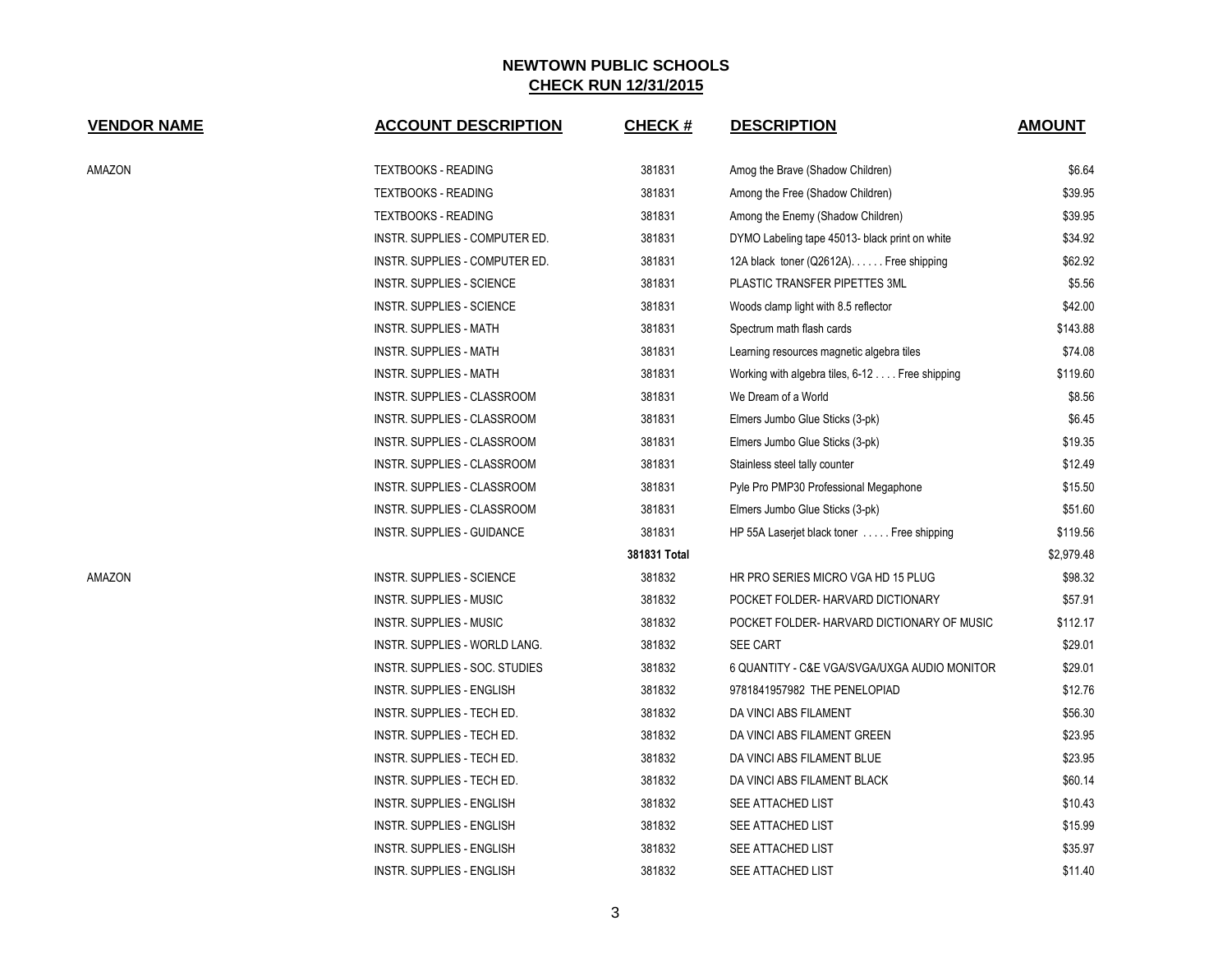| <b>VENDOR NAME</b>                   | <b>ACCOUNT DESCRIPTION</b>       | <b>CHECK#</b> | <b>DESCRIPTION</b>                                 | <b>AMOUNT</b> |
|--------------------------------------|----------------------------------|---------------|----------------------------------------------------|---------------|
| AMAZON                               | INSTR. SUPPLIES - WORLD LANG.    | 381832        | PROJECTOR BULB FOR SMART BOARD                     | \$16.34       |
|                                      | INSTR. SUPPLIES - WORLD LANG.    | 381832        | PROJECTOR BULB FOR SMART BOARD                     | \$145.00      |
|                                      | <b>INSTR. SUPPLIES - ENGLISH</b> | 381832        | DVD - MUCH ADO ABOUT NOTHING                       | \$7.49        |
|                                      |                                  | 381832 Total  |                                                    | \$746.14      |
| AMERICAN INDUSTRIAL TECHNOLOGIES LLC | <b>B&amp;G CONTRACTED SERV.</b>  | 381833        | TESTING AND CHEMICALS FOR HOT WATER BOILER         | \$250.00      |
|                                      |                                  | 381833 Total  |                                                    | \$250.00      |
| AMERICAN RED CROSS                   | STAFF TRAIN. - HEALTH ADMIN.     | 381834        | CPR/FIRST AID TRAINING 2015/16                     | \$19.00       |
|                                      |                                  | 381834 Total  |                                                    | \$19.00       |
| CARMELLA AMODEO                      | STAFF TRAVEL - INFO. TECH.       | 381835        | <b>TRAVEL POWERSHOOL</b>                           | \$25.07       |
|                                      |                                  | 381835 Total  |                                                    | \$25.07       |
| ANTHEM BLUE CROSS AND BLUE SHIELD    | P/R - VOLUNTARY VISION INS.      | 381836        | ANTHEM DEC 2015                                    | \$1,094.52    |
|                                      |                                  | 381836 Total  |                                                    | \$1,094.52    |
| <b>ANTHEM LIFE</b>                   | P/R - VOLUNTARY LIFE INS.        | 381837        | LIFE JAN - FEB 2016                                | \$2,220.86    |
|                                      | P/R - VOLUNTARY LTD INS.         | 381837        | LTD JAN - FEB 2016                                 | \$4,888.72    |
|                                      |                                  | 381837 Total  |                                                    | \$7,109.58    |
| APPLE INC.                           | INSTR. SUPPLIES - COMPUTER ED.   | 381838        | Lightning Digital AV adapter                       | \$490.00      |
|                                      |                                  | 381838 Total  |                                                    | \$490.00      |
| AQUARION WATER COMPANY OF CT         | WATER - H.                       | 381839        | WATER 200332183 45 THOU G                          | \$564.01      |
|                                      | WATER - M.G.                     | 381839        | WATER 200331002 76 THOU G                          | \$731.26      |
|                                      | WATER - M.S.                     | 381839        | WATER 200330637 137 THOU G                         | \$1,060.41    |
|                                      | WATER - H.S.                     | 381839        | WATER 200328345 201 THOU G                         | \$1,405.73    |
|                                      | WATER - H.S.                     | 381839        | WATER 200328870 352 THOU G                         | \$2,220.48    |
|                                      |                                  | 381839 Total  |                                                    | \$5,981.89    |
| AUTOMATED BUILDING SYSTEMS, INC.     | <b>EMERGENCY REPAIRS - M.S.</b>  | 381840        | HEAT EXCHANGE PROBLEM - NMS                        | \$769.50      |
|                                      |                                  | 381840 Total  |                                                    | \$769.50      |
| <b>BAGEL DELIGHT</b>                 | OFF. SUPPLIES - ADMIN.           | 381841        | Professional Development Refreshments per attached | \$134.95      |
|                                      |                                  | 381841 Total  |                                                    | \$134.95      |
| PHILLIP BEIERLE                      | INSTR. SUPPLIES - MUSIC          | 381842        | <b>SUPPLIES</b>                                    | \$36.13       |
|                                      |                                  | 381842 Total  |                                                    | \$36.13       |
| BERCHEM, MOSES & DEVLIN, P.C.        | PROF. SERV. - SP. ED. LEGAL      | 381843        | SERV SPEC ED NOV 2015                              | \$15,067.60   |
|                                      | PROF. SERV. - SUPER.             | 381843        | SERV GEN ED NOV 2015                               | \$2,552.50    |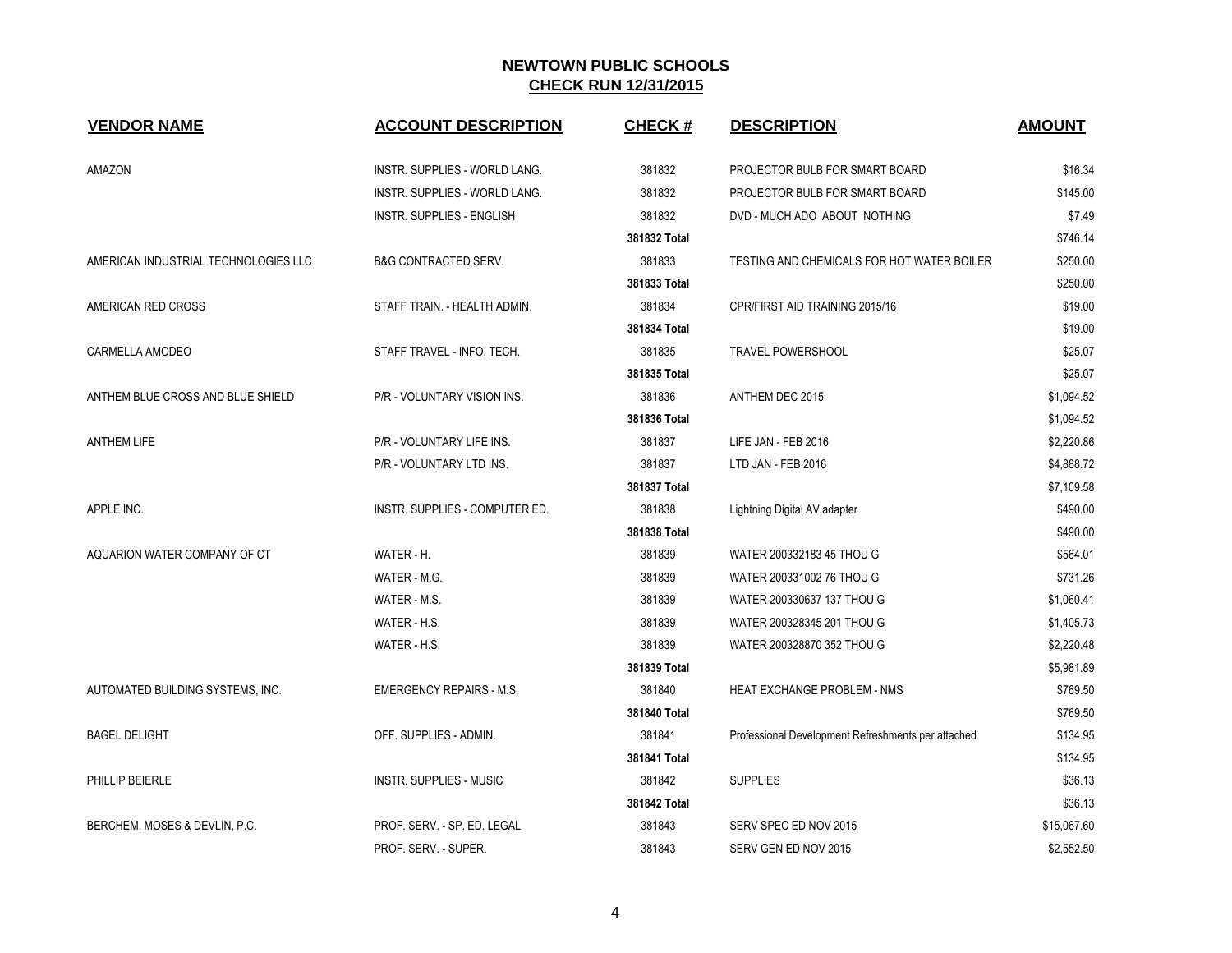| <b>VENDOR NAME</b>                         | <b>ACCOUNT DESCRIPTION</b>          | <b>CHECK#</b> | <b>DESCRIPTION</b>                                  | <b>AMOUNT</b> |
|--------------------------------------------|-------------------------------------|---------------|-----------------------------------------------------|---------------|
| BERCHEM, MOSES & DEVLIN, P.C.              | PROF. SERV. - SUPER.                | 381843        | SERV GEN ED OCT 2015                                | \$4,833.50    |
|                                            |                                     | 381843 Total  |                                                     | \$22,453.60   |
| BERKSHIRE SEPTIC & PORTABLE TOILET         | <b>EQUIP RENTAL - SPORTS</b>        | 381844        | RENTAL PORT O POTTY                                 | \$56.00       |
|                                            |                                     | 381844 Total  |                                                     | \$56.00       |
| <b>BLICK ART MATERIALS</b>                 | <b>INSTR. SUPPLIES - ART</b>        | 381845        | Prism color Premier colored pencil, Item 20508-1010 | \$52.32       |
|                                            |                                     | 381845 Total  |                                                     | \$52.32       |
| THE BOOKSOURCE                             | TEXTBOOKS - CURR. DEVELOP.          | 381846        | RIS Reading titles. Shipping included See attached  | \$1,654.66    |
|                                            | TEXTBOOKS - CURR. DEVELOP.          | 381846        | RIS Reading titles. Shipping included See attached  | \$341.76      |
|                                            |                                     | 381846 Total  |                                                     | \$1,996.42    |
| <b>BROOKS ENVIRONMENTAL CONSULTING LLC</b> | PROF. SERV. - B. & G.               | 381847        | ASBESTOS DESIGNATED PERSON 2015-2016                | \$850.00      |
|                                            |                                     | 381847 Total  |                                                     | \$850.00      |
| <b>COLLEEN BRYART</b>                      | STAFF TRAVEL - PUPIL SERV.          | 381848        | TRAVEL PROF DEVELOPMENT 12/04/15                    | \$47.50       |
|                                            |                                     | 381848 Total  |                                                     | \$47.50       |
| <b>BUG BUSTER INC.</b>                     | <b>B&amp;G CONTRACTED SERV.</b>     | 381849        | MONTHLY PEST CONTROL - ALL SCHOOLS (2015-2016)      | \$200.00      |
|                                            |                                     | 381849 Total  |                                                     | \$200.00      |
| <b>BUTCHER'S BEST MARKET LLC</b>           | OFF. SUPPLIES - ADMIN.              | 381850        | 12/14 staff breakfast & snacks Invoice #216171      | \$334.80      |
|                                            |                                     | 381850 Total  |                                                     | \$334.80      |
| <b>CAG TRG</b>                             | STAFF TRAIN. - STAFF DEVELOP.       | 381851        | Registration # 85352121 NE CONF on Gifted Education | \$200.00      |
|                                            |                                     | 381851 Total  |                                                     | \$200.00      |
| <b>LEONARD CAMPANALE</b>                   | <b>B&amp;G SUPPLIES - CUSTODIAL</b> | 381852        | SHOES (60068)                                       | \$106.34      |
|                                            |                                     | 381852 Total  |                                                     | \$106.34      |
| CED                                        | <b>B&amp;G SUPPLIES - MAINT.</b>    | 381853        | <b>BALLASTS / LAMPS - PER QUOTE</b>                 | \$2,408.88    |
|                                            | <b>B&amp;G SUPPLIES - MAINT.</b>    | 381853        | LIGHT BALLASTS FOR NHS F WING (PER QUOTE)           | \$368.00      |
|                                            |                                     | 381853 Total  |                                                     | \$2,776.88    |
| <b>CHARTER COMMUNICATIONS</b>              | <b>TELEPHONE &amp; CABLE</b>        | 381854        | SERV 2015/16                                        | \$2,444.79    |
|                                            |                                     | 381854 Total  |                                                     | \$2,444.79    |
| CHARTWELLS (BOE)                           | MEDICAL SUPPLIES - H.S.             | 381855        | SALTINE CRACKERS 11/12/15                           | \$52.50       |
|                                            | OFF./MEETING SUPPLIES - B.O.E.      | 381855        | <b>BOE MEETING 11/04/15</b>                         | \$82.50       |
|                                            | OFF. SUPPLIES - ADMIN.              | 381855        | PARENT PRINCIPAL MEETING                            | \$65.00       |
|                                            |                                     | 381855 Total  |                                                     | \$200.00      |
| <b>CIRMA</b>                               | PROPERTY INSURANCE                  | 381856        | RENEWAL OF NUST 2016                                | \$2,445.00    |
|                                            |                                     | 381856 Total  |                                                     | \$2,445.00    |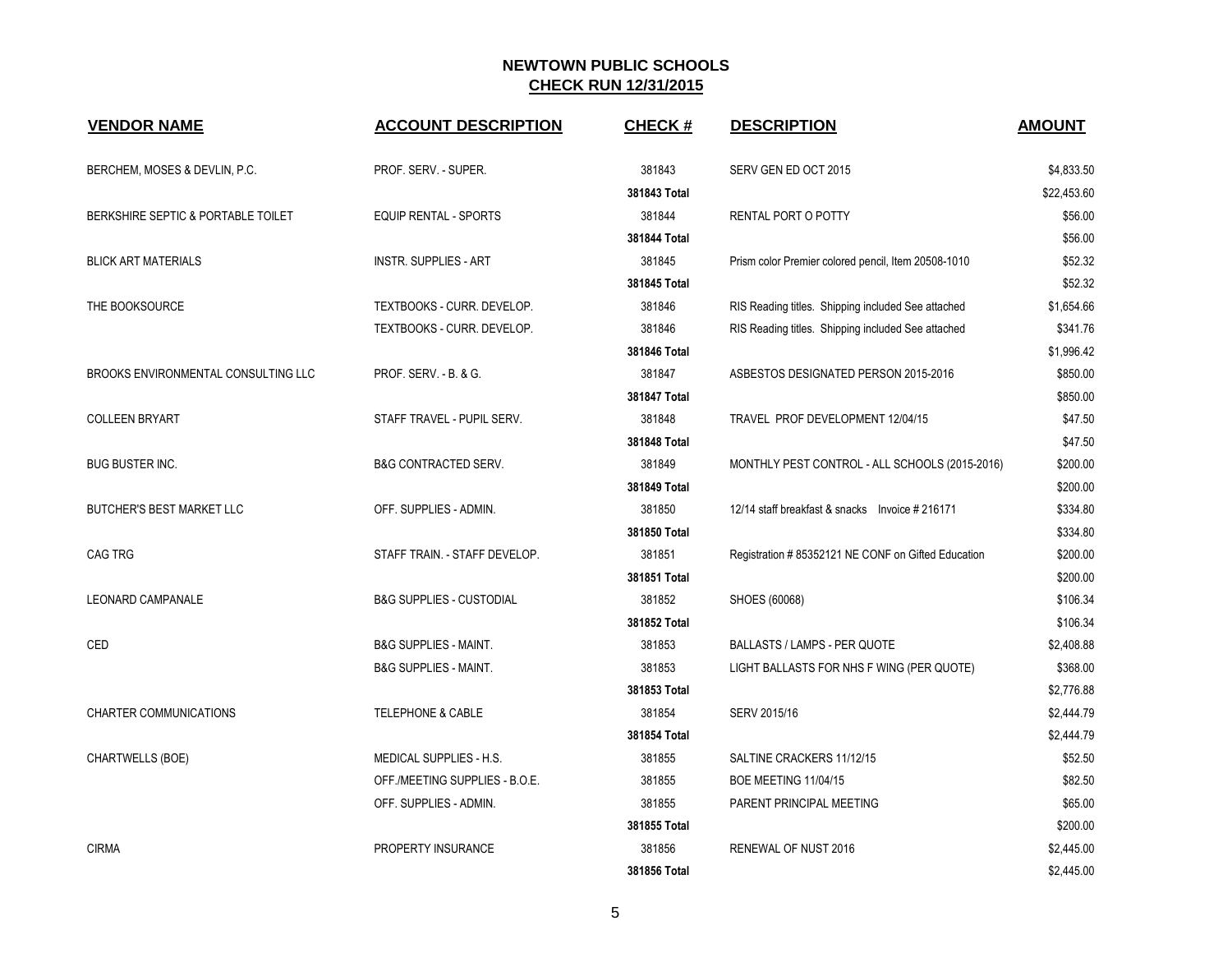| <b>VENDOR NAME</b>                       | <b>ACCOUNT DESCRIPTION</b>       | <b>CHECK#</b> | <b>DESCRIPTION</b>                                 | <b>AMOUNT</b> |
|------------------------------------------|----------------------------------|---------------|----------------------------------------------------|---------------|
| THE COLLEGE BOARD                        | STAFF TRAIN. - CLASSROOM         | 381857        | BALANCE FOR AP PSYCHOLOGY WORKSHOP                 | \$30.00       |
|                                          |                                  | 381857 Total  |                                                    | \$30.00       |
| THE COLLEGE BOARD                        | CONTRACTED SERV. - WORLD LANG.   | 381858        | CHINESE GUEST TEACHER PROGRAM                      | \$2,744.00    |
|                                          |                                  | 381858 Total  |                                                    | \$2,744.00    |
| CONN JUNIOR REPUBLIC INC.                | TUITION - OUT-OF-DISTRICT        | 381859        | TUITION - OUT-OF-DISTRICT                          | \$8,686.80    |
|                                          | TUITION - OUT-OF-DISTRICT        | 381859        | TUITION - OUT-OF-DISTRICT                          | \$4,343.40    |
|                                          |                                  | 381859 Total  |                                                    | \$13,030.20   |
| CONN READING ASSOCIATION                 | STAFF TRAIN. - CLASSROOM         | 381860        | <b>Connecticut Reading Conference</b>              | \$320.00      |
|                                          |                                  | 381860 Total  |                                                    | \$320.00      |
| CPI (CRISIS PREVENTION INTERVENTION)     | STAFF TRAIN. - PUPIL SERV.       | 381861        | CPI REFRESHER MANUALS PBIS                         | \$725.40      |
|                                          |                                  | 381861 Total  |                                                    | \$725.40      |
| DANBURY PUBLIC SCHOOLS-STATE & FED. PROJ | CONTRACTED SERV. - CONT. ED.     | 381862        | <b>WERACE SERV 2015/2016</b>                       | \$27,605.00   |
|                                          |                                  | 381862 Total  |                                                    | \$27,605.00   |
| THOMAS DEBENEDETTO                       | <b>INSTR. SUPPLIES - SPORTS</b>  | 381863        | SUPPLIES SPORTS                                    | \$150.32      |
|                                          |                                  | 381863 Total  |                                                    | \$150.32      |
| DELL MARKETING L.P.                      | INSTR. SUPPLIES - COMPUTER ED.   | 381864        | Dell Toners per attached order form. Free shipping | \$941.35      |
|                                          |                                  | 381864 Total  |                                                    | \$941.35      |
| DEMCO INC.                               | INSTR. SUPPLIES - ENGLISH        | 381865        | 6402JCLEG 24-31 ADJUST HT LEGS SET OF 4            | \$45.86       |
|                                          | <b>INSTR. SUPPLIES - ENGLISH</b> | 381865        | LUXOR PLASTIC CART WE12206050 3 TUB SHELVES        | \$171.00      |
|                                          | INSTR. SUPPLIES - ENGLISH        | 381865        | SHIPPING OF CART                                   | \$50.97       |
|                                          |                                  | 381865 Total  |                                                    | \$267.83      |
| E-RATE ONLINE, LLC                       | CONTRACTED SERV. - INFO. TECH.   | 381866        | Newtown USF Program Filing Services 2015-2016      | \$2,500.00    |
|                                          |                                  | 381866 Total  |                                                    | \$2,500.00    |
| <b>EAST RIVER ENERGY INC.</b>            | FUEL OIL - GEN.                  | 381867        | OIL 507.0 GAL                                      | \$1,515.93    |
|                                          | FUEL OIL - M.G.                  | 381867        | OIL 3261.0 GAL                                     | \$9,750.39    |
|                                          | FUEL OIL - M.S.                  | 381867        | OIL 7192.0 GAL                                     | \$21,504.07   |
|                                          |                                  | 381867 Total  |                                                    | \$32,770.39   |
| <b>KURT ECKHARDT</b>                     | <b>INSTR. SUPPLIES - MUSIC</b>   | 381868        | <b>BAND HOLIDAY PARTY</b>                          | \$197.78      |
|                                          |                                  | 381868 Total  |                                                    | \$197.78      |
| EDUCATION CONNECTION                     | STAFF TRAIN. - PUPIL SERV.       | 381869        | FOR LEVEL 2 TRAINING                               | \$2,297.98    |
|                                          | <b>IN-SERVICE</b>                | 381869        | FOR LEVEL 2 TRAINING                               | \$7,302.02    |
|                                          |                                  | 381869 Total  |                                                    | \$9,600.00    |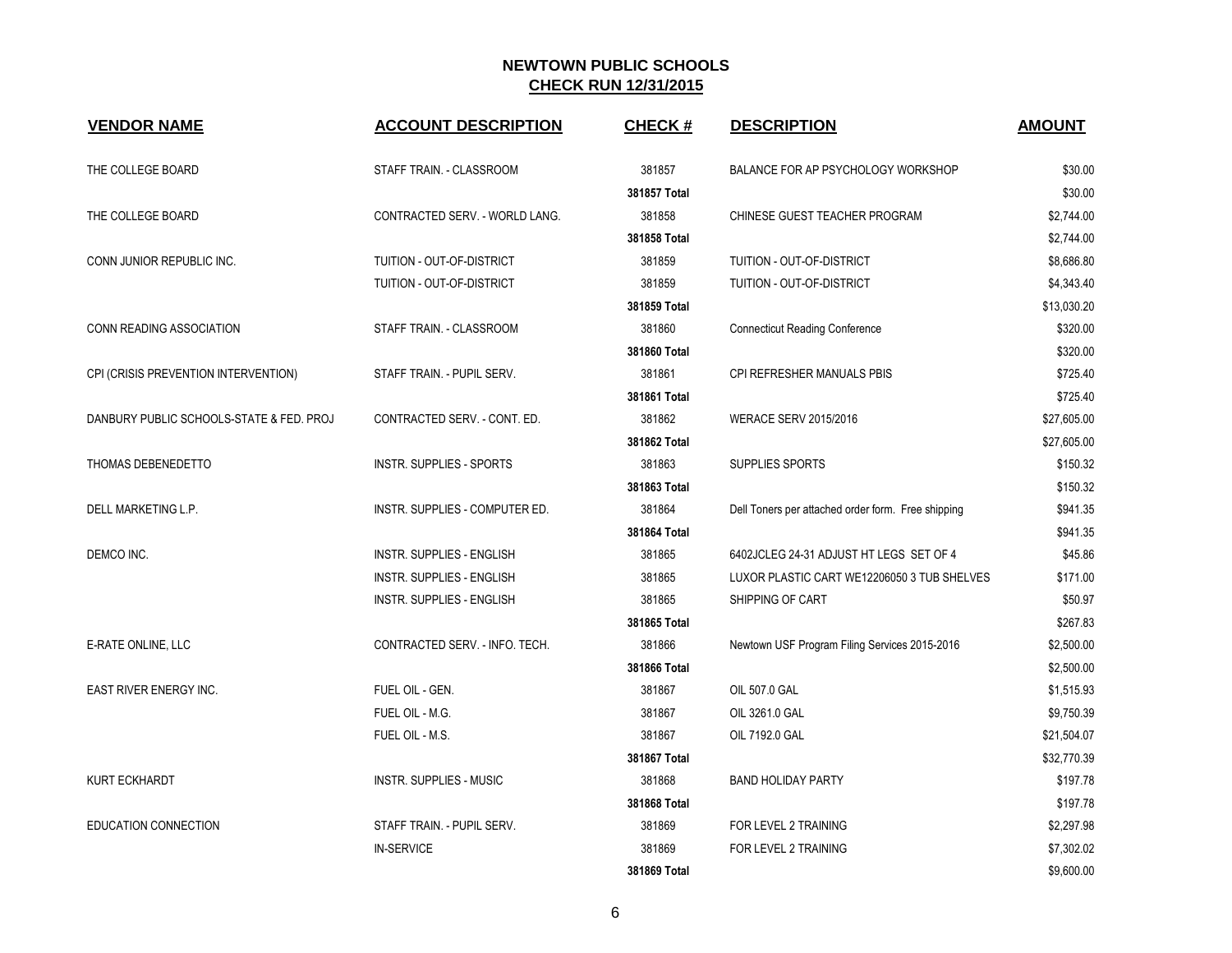| <b>VENDOR NAME</b>            | <b>ACCOUNT DESCRIPTION</b>          | CHECK #      | <b>DESCRIPTION</b>                | <b>AMOUNT</b> |
|-------------------------------|-------------------------------------|--------------|-----------------------------------|---------------|
| <b>EVERSOURCE</b>             | ELECTRICITY - H.                    | 381870       | ELEC 51084633023 34,240. KWH      | \$5,508.89    |
|                               | ELECTRICITY - S.H.                  | 381870       | ELEC 51934736059 90,600 KWH       | \$11,280.31   |
|                               | ELECTRICITY - M.G.                  | 381870       | ELEC 51171733009 32,000. KWH      | \$4,705.68    |
|                               | ELECTRICITY - HOM.                  | 381870       | ELEC 51844633024 48,960. KWH      | \$7,833.03    |
|                               | ELECTRICITY - H.S.                  | 381870       | ELEC 51223253097 30. KWH          | \$46.92       |
|                               | ELECTRICITY - H.S.                  | 381870       | ELEC 51318375011 1376. KWH        | \$228.33      |
|                               |                                     | 381870 Total |                                   | \$29,603.16   |
| <b>EVERSOURCE</b>             | PROPANE & NATURAL GAS - H.S.        | 381871       | GAS 57379855042 510. CCF          | \$497.60      |
|                               |                                     | 381871 Total |                                   | \$497.60      |
| <b>FAIR AUTO SUPPLY</b>       | <b>REPAIRS - MAINT.</b>             | 381872       | FOR MAINT VEHICLE REPAIR PARTS    | \$63.20       |
|                               | REPAIRS - MAINT.                    | 381872       | FOR MAINT VEHICLE REPAIR PARTS    | \$15.94       |
|                               | REPAIRS - MAINT.                    | 381872       | FOR MAINT VEHICLE REPAIR PARTS    | \$5.37        |
|                               | <b>REPAIRS - MAINT.</b>             | 381872       | FOR MAINT VEHICLE REPAIR PARTS    | \$8.78        |
|                               | REPAIRS - MAINT.                    | 381872       | FOR MAINT VEHICLE REPAIR PARTS    | \$184.23      |
|                               | <b>REPAIRS - MAINT.</b>             | 381872       | FOR MAINT VEHICLE REPAIR PARTS    | \$76.34       |
|                               | REPAIRS - MAINT.                    | 381872       | FOR MAINT VEHICLE REPAIR PARTS    | \$82.28       |
|                               | REPAIRS - MAINT.                    | 381872       | FOR MAINT VEHICLE REPAIR PARTS    | \$588.54      |
|                               | REPAIRS - MAINT.                    | 381872       | FOR MAINT VEHICLE REPAIR PARTS    | \$34.27       |
|                               | <b>REPAIRS - MAINT.</b>             | 381872       | FOR MAINT VEHICLE REPAIR PARTS    | \$111.39      |
|                               | REPAIRS - MAINT.                    | 381872       | FOR MAINT VEHICLE REPAIR PARTS    | \$14.49       |
|                               |                                     | 381872 Total |                                   | \$1,184.83    |
| <b>BARRY FALCONER</b>         | <b>B&amp;G SUPPLIES - CUSTODIAL</b> | 381873       | SHOES (60068)                     | \$150.00      |
|                               |                                     | 381873 Total |                                   | \$150.00      |
| FLINN SCIENTIFIC INC.         | <b>INSTR. SUPPLIES - SCIENCE</b>    | 381874       | Chemical Item F0018, Fluorescein. | \$22.60       |
|                               | INSTR. SUPPLIES - SCIENCE           | 381874       | shipping charge                   | \$10.56       |
|                               |                                     | 381874 Total |                                   | \$33.16       |
| FOLLETT SCHOOL SOLUTIONS INC. | TEXTBOOKS - CURR. DEVELOP.          | 381875       | 70 copies of Pren. ECCE ROMANI 2  | \$3,909.50    |
|                               |                                     | 381875 Total |                                   | \$3,909.50    |
| THOM FREAS                    | CONTRACTED SERV. - MUSIC            | 381876       | CONCERT RECORDING                 | \$1,125.00    |
|                               |                                     | 381876 Total |                                   | \$1,125.00    |
| <b>FRONTIER</b>               | <b>TELEPHONE &amp; CABLE</b>        | 381877       | TELEPHONE SERV 2015/16            | \$103.98      |
|                               |                                     | 381877 Total |                                   | \$103.98      |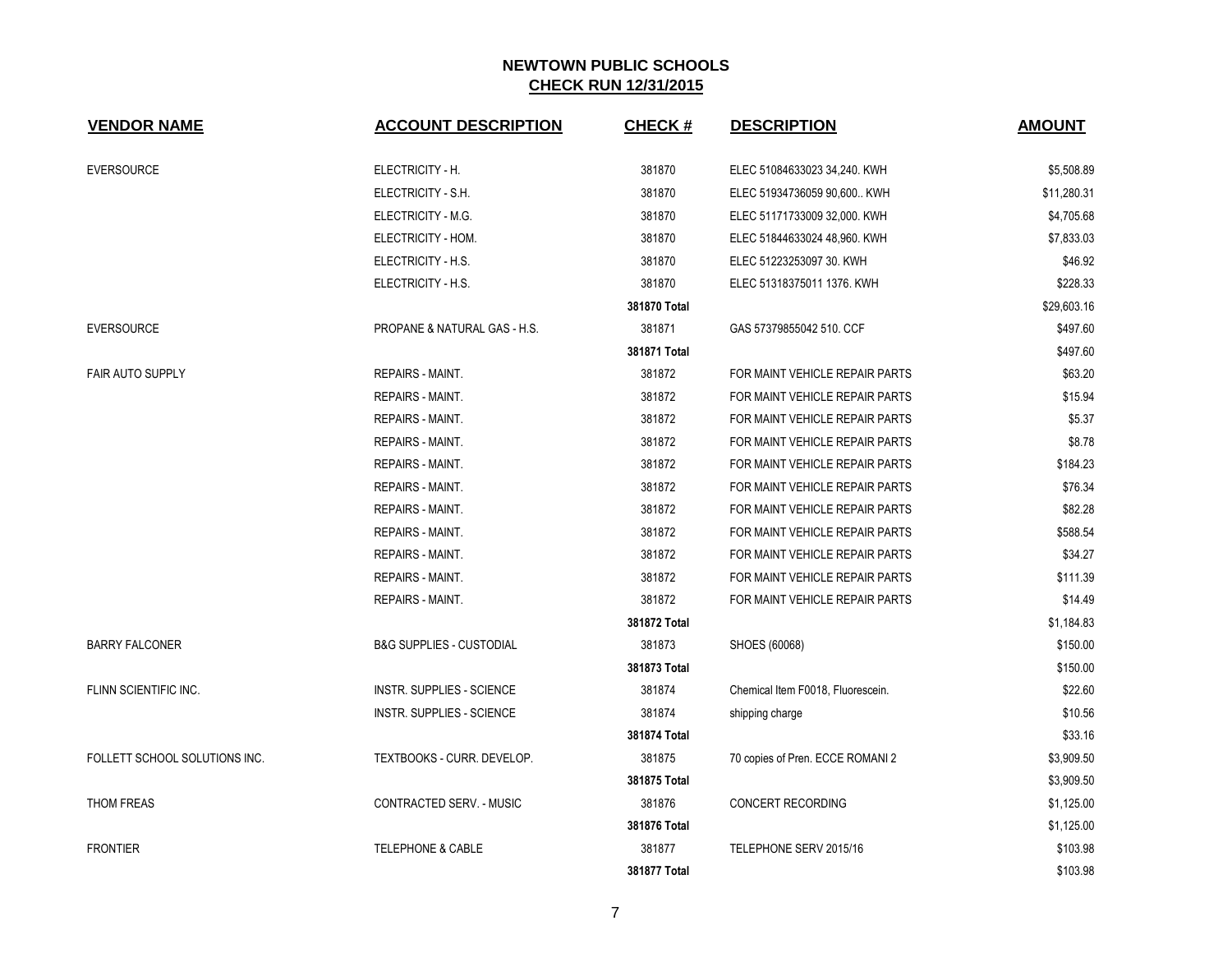| <b>VENDOR NAME</b>                | <b>ACCOUNT DESCRIPTION</b>            | <b>CHECK#</b> | <b>DESCRIPTION</b>                              | <b>AMOUNT</b> |
|-----------------------------------|---------------------------------------|---------------|-------------------------------------------------|---------------|
| GOLDIE AND LIBRO MUSIC CENTER LLC | <b>REPAIRS - MUSIC</b>                | 381878        | <b>INSTRUMENT REPAIRS</b>                       | \$260.00      |
|                                   | <b>REPAIRS - MUSIC</b>                | 381878        | <b>INSTRUMENT REPAIRS</b>                       | \$23.90       |
|                                   |                                       | 381878 Total  |                                                 | \$283.90      |
| <b>JILL GONSKI</b>                | STAFF TRAVEL - PUPIL SERV.            | 381879        | TRAVEL CAREERS CONF 12/11/15                    | \$49.22       |
|                                   |                                       | 381879 Total  |                                                 | \$49.22       |
| GOVCONNECTION, INC.               | <b>REPAIRS - LIBRARY</b>              | 381880        | Front projection lamp for Smartboard Unified 45 | \$225.00      |
|                                   |                                       | 381880 Total  |                                                 | \$225.00      |
| <b>GRAINGER</b>                   | <b>EQUIPMENT - DISTRICT FURNITURE</b> | 381881        | AIR PURIFIER FOR STUDENT                        | \$968.15      |
|                                   | <b>EMERGENCY REPAIRS - M.G.</b>       | 381881        | REPAIR OVERHEATING HVAC UNIT                    | \$78.54       |
|                                   |                                       | 381881 Total  |                                                 | \$1,046.69    |
| HAT CITY PAPER & SUPPLY CO.       | <b>B&amp;G SUPPLIES - CUSTODIAL</b>   | 381882        | PAPER PRODUCTS - ALL SCHOOLS (PER QUOTE)        | \$2,896.30    |
|                                   |                                       | 381882 Total  |                                                 | \$2,896.30    |
| <b>HEINEMANN</b>                  | TEXTBOOKS - CLASSROOM                 | 381883        | The Reading Strategies Book                     | \$280.00      |
|                                   | <b>TEXTBOOKS - CLASSROOM</b>          | 381883        | Shipping and Handling Charges                   | \$28.00       |
|                                   |                                       | 381883 Total  |                                                 | \$308.00      |
| HEWLETT-PACKARD COMPANY           | EQUIPMENT - INFO. TECH.               | 381884        | HP Elite Book 840 G2                            | \$54,956.16   |
|                                   |                                       | 381884 Total  |                                                 | \$54,956.16   |
| HUGO NEU RECYCLING LLC            | <b>REFUSE REMOVAL</b>                 | 381885        | FLUORESCENT LAMP RECYCLING - ALL SCHOOLS        | \$813.55      |
|                                   |                                       | 381885 Total  |                                                 | \$813.55      |
| KIDS LANGUAGE CENTER              | CONTRACTED SERV. - SP/HEAR.           | 381886        | CONTRACTED SERV. - SP/HEAR.                     | \$400.00      |
|                                   |                                       | 381886 Total  |                                                 | \$400.00      |
| H. KREVIT & COMPANY, INC.         | <b>B&amp;G SUPPLIES - CUSTODIAL</b>   | 381887        | CHLORINE FOR POOL - NHS                         | (\$240.00)    |
|                                   | <b>B&amp;G SUPPLIES - CUSTODIAL</b>   | 381887        | CHLORINE FOR POOL - NHS                         | \$856.00      |
|                                   |                                       | 381887 Total  |                                                 | \$616.00      |
| CARLA LARRACUENTE                 | STAFF TRAVEL - SP. ED. PREK-8         | 381888        | TRAVEL DEC 2015                                 | \$18.98       |
|                                   |                                       | 381888 Total  |                                                 | \$18.98       |
| <b>LEARNING A-Z</b>               | INSTR. SUPPLIES - SP. ED. PREK-8      | 381889        | RENEWAL FO READING A-Z                          | \$99.95       |
|                                   |                                       | 381889 Total  |                                                 | \$99.95       |
| <b>KELLY MACLAREN</b>             | STAFF TRAVEL - PUPIL SERV.            | 381890        | TRAVEL CT PRACTICES IN DYSLEXIA                 | \$46.00       |
|                                   |                                       | 381890 Total  |                                                 | \$46.00       |
| MAHARD'S PIANO SERVICE, LLC       | <b>REPAIRS - MUSIC</b>                | 381891        | PIANO TUNING- REPAIR TORN OUT LID PROP          | \$350.00      |
|                                   |                                       | 381891 Total  |                                                 | \$350.00      |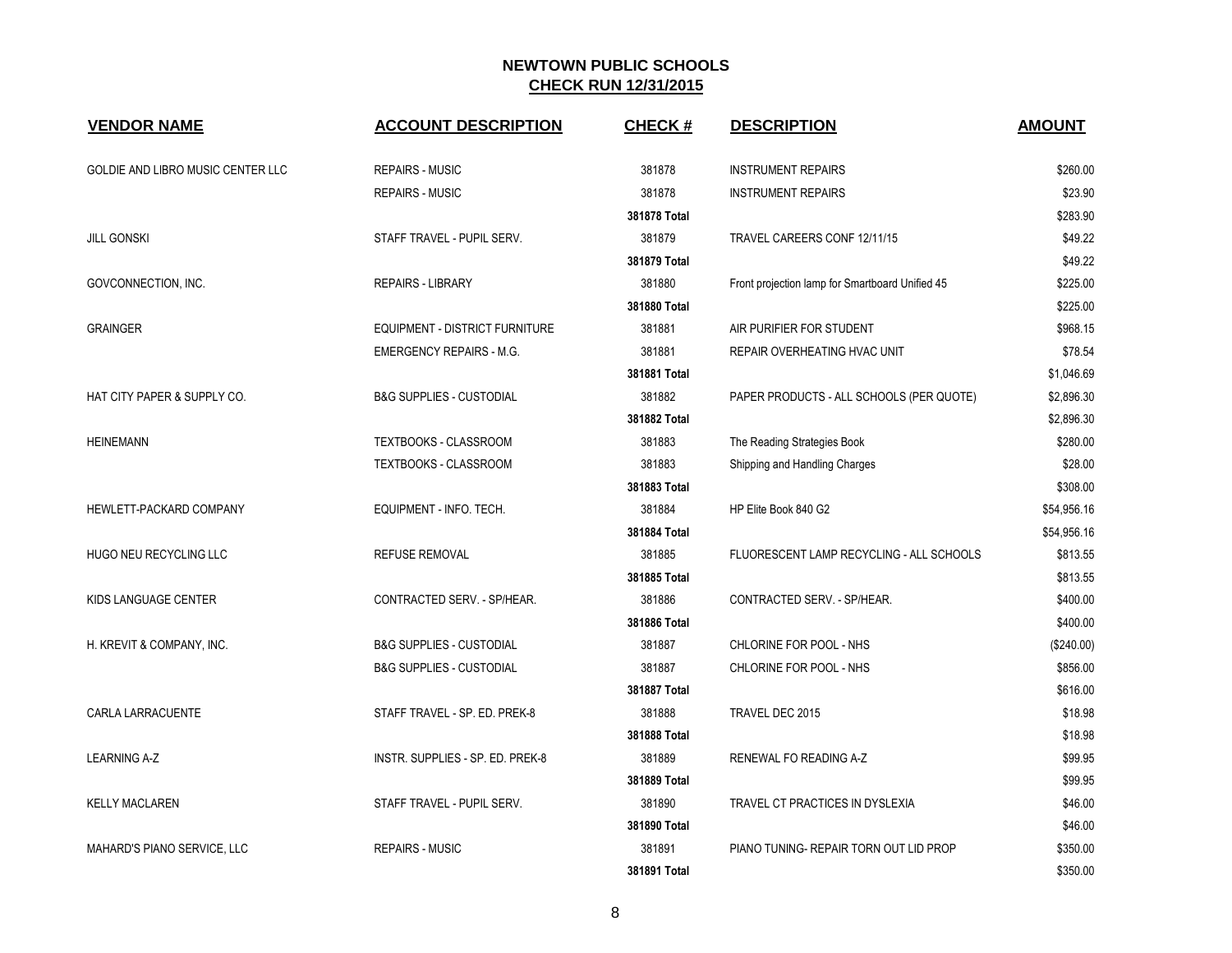| <b>VENDOR NAME</b>  | <b>ACCOUNT DESCRIPTION</b>           | <b>CHECK#</b> | <b>DESCRIPTION</b>                          | <b>AMOUNT</b> |
|---------------------|--------------------------------------|---------------|---------------------------------------------|---------------|
| W.B. MASON., INC.   | OFF. SUPPLIES - BUS. SERV.           | 381892        | <b>SUPPLIES 2015/16</b>                     | \$4.49        |
|                     | OFF. SUPPLIES - BUS. SERV.           | 381892        | <b>SUPPLIES 2015/16</b>                     | \$47.04       |
|                     | OFF. SUPPLIES - BUS. SERV.           | 381892        | INK CARTRIDGES 2015/16                      | \$86.99       |
|                     | OFF. SUPPLIES - BUS. SERV.           | 381892        | <b>SUPPLIES 2015/16</b>                     | \$25.32       |
|                     | OFF. SUPPLIES - BUS. SERV.           | 381892        | COFFEE 2015/16                              | \$92.91       |
|                     | OFF. SUPPLIES - BUS. SERV.           | 381892        | INK CARTRIDGES 2015/16                      | \$220.98      |
|                     | OFF. SUPPLIES - BUS. SERV.           | 381892        | PAPER 2015/16                               | \$968.40      |
|                     | OFF. SUPPLIES - BUS. SERV.           | 381892        | INK CARTRIDGES 2015/16                      | \$110.49      |
|                     | INSTR. SUPPLIES - ENGLISH            | 381892        | See attached list -English dept.            | \$255.63      |
|                     | <b>INSTR. SUPPLIES - SCIENCE</b>     | 381892        | See attached list-science dept.             | \$15.22       |
|                     | INSTR. SUPPLIES - SCIENCE            | 381892        | See attached list                           | \$63.85       |
|                     | <b>INSTR. SUPPLIES - ART</b>         | 381892        | Paper Item WBM21200. TOTAL of 100 CASES     | \$217.89      |
|                     | INSTR. SUPPLIES - COMPUTER ED.       | 381892        | Portion for Computer Ed. copy paper         | \$677.88      |
|                     | <b>INSTR. SUPPLIES - ENGLISH</b>     | 381892        | Portion for English Dept. copy paper        | \$387.36      |
|                     | <b>INSTR. SUPPLIES - WORLD LANG.</b> | 381892        | Portion for World Language Copy paper       | \$96.84       |
|                     | <b>INSTR. SUPPLIES - MATH</b>        | 381892        | Portion for Math Dept. copy paper           | \$411.57      |
|                     | <b>INSTR. SUPPLIES - MUSIC</b>       | 381892        | Portion for Music Dept. copy paper          | \$266.31      |
|                     | INSTR. SUPPLIES - READING            | 381892        | Reading Dept. Portion for copy paper        | \$363.15      |
|                     | OFF. SUPPLIES - PUPIL SERV.          | 381892        | cartridges                                  | \$509.98      |
|                     | INSTR. SUPPLIES - ENGLISH            | 381892        | See attached list                           | \$6.36        |
|                     | INSTR. SUPPLIES - ENGLISH            | 381892        | See attached list                           | \$145.67      |
|                     | OFF. SUPPLIES - PUPIL SERV.          | 381892        | <b>LABELS</b>                               | \$80.97       |
|                     | INSTR. SUPPLIES - WORLD LANG.        | 381892        | Color File folders, paper supplies see cart | \$81.00       |
|                     | INSTR. SUPPLIES - SOC. STUDIES       | 381892        | PAPER SUPPLIES, COFFEE - SEE CART           | \$87.80       |
|                     |                                      | 381892 Total  |                                             | \$5,224.10    |
| <b>JESSICA METZ</b> | STAFF TRAVEL - CLASSROOM             | 381893        | <b>TRAVEL CONF</b>                          | \$7.71        |
|                     |                                      | 381893 Total  |                                             | \$7.71        |
| MHA CONSULTING INC. | STAFF TRAIN. - SECURITY              | 381894        | NPS Mock Disaster Tabletop Exercise         | \$4,236.50    |
|                     |                                      | 381894 Total  |                                             | \$4,236.50    |
| MOBILE MINI, INC.   | <b>EQUIP RENTAL - SPORTS</b>         | 381895        | <b>RENTAL CONTAINERS</b>                    | \$75.00       |
|                     | EQUIP RENTAL - SPORTS                | 381895        | <b>RENTAL CONTAINERS</b>                    | \$75.00       |
|                     |                                      | 381895 Total  |                                             | \$150.00      |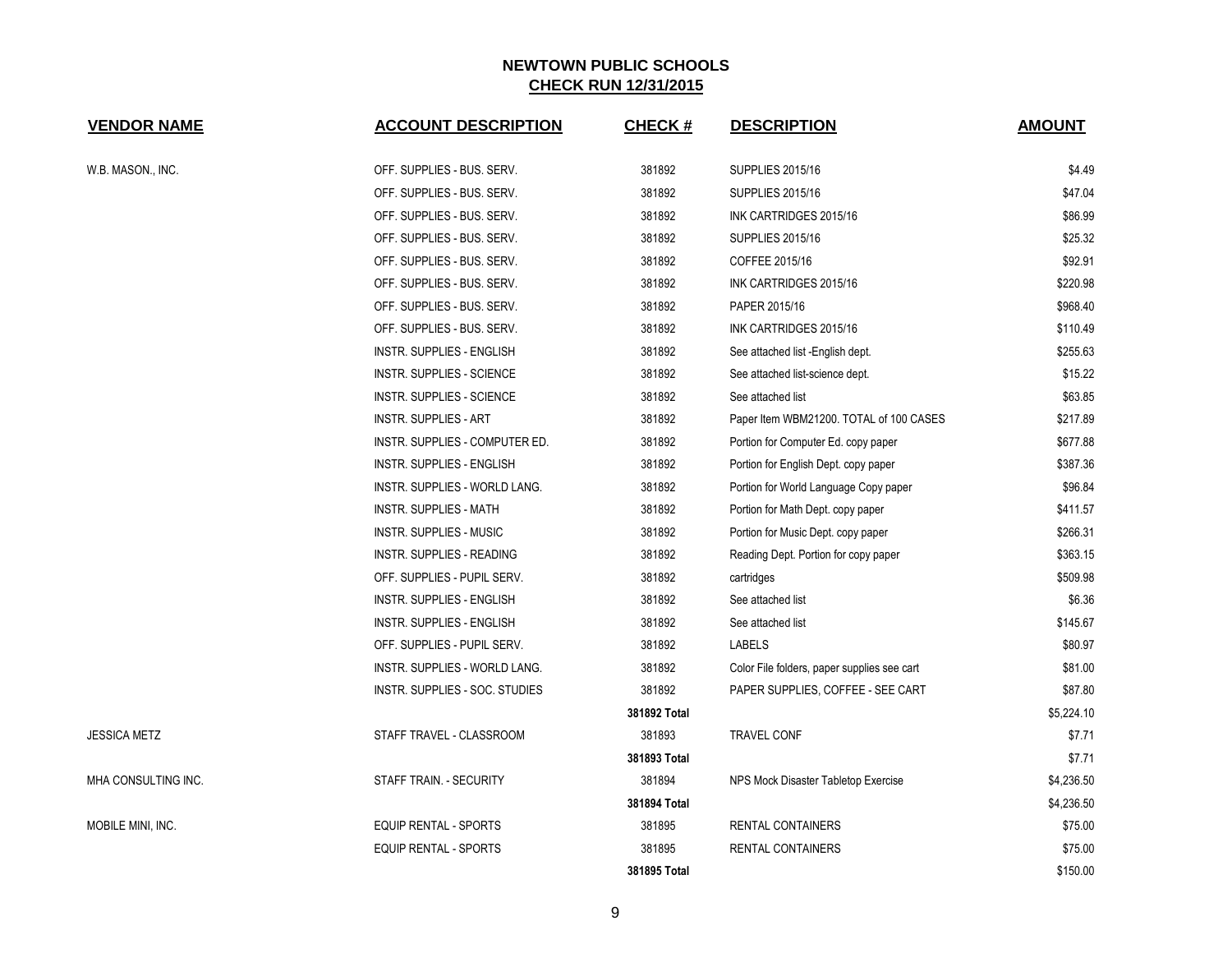| <b>VENDOR NAME</b>                  | <b>ACCOUNT DESCRIPTION</b>          | <b>CHECK#</b> | <b>DESCRIPTION</b>                           | <b>AMOUNT</b> |
|-------------------------------------|-------------------------------------|---------------|----------------------------------------------|---------------|
| MOORE MEDICAL LLC                   | <b>B&amp;G SUPPLIES - CUSTODIAL</b> | 381896        | 4 CASES OF NON-LATEX POWDER FREE GLOVES      | \$494.80      |
|                                     |                                     | 381896 Total  |                                              | \$494.80      |
| E. A. MORSE & CO. INC.              | <b>B&amp;G SUPPLIES - CUSTODIAL</b> | 381897        | NABC, MICRO FILTERS, DUST COLLECTORS         | \$2,007.88    |
|                                     | <b>REPAIRS - CUSTODIAL</b>          | 381897        | CUSTODIAL SCRUBBER MACHINE REPAIR - MG       | \$275.71      |
|                                     |                                     | 381897 Total  |                                              | \$2,283.59    |
| THE NATIONAL K12 CERAMIC EXHIBITION | <b>INSTR. SUPPLIES - ART</b>        | 381898        | NATIONAL CERAMIC EXHIBITION ENTRY FEE        | \$30.00       |
|                                     |                                     | 381898 Total  |                                              | \$30.00       |
| <b>NCS PEARSON INC.</b>             | INSTR. SUPPLIES - PSYCH.            | 381899        | 111 ENHANCED COMBO 0158984846                | \$399.75      |
|                                     | INSTR. SUPPLIES - PSYCH.            | 381899        | <b>SHIPPING</b>                              | \$23.99       |
|                                     |                                     | 381899 Total  |                                              | \$423.74      |
| NEWTOWN MIDDLE SCHOOL               | CONTRACTED SERV. - SPORTS           | 381900        | Set up for payment of referees for sports.   | \$100.00      |
|                                     |                                     | 381900 Total  |                                              | \$100.00      |
| ON-SITE SHREDDING                   | REPAIRS - CLASSROOM                 | 381901        | Shredding Services 2015/16                   | \$35.00       |
|                                     |                                     | 381901 Total  |                                              | \$35.00       |
| ORIENTAL TRADING CO                 | INSTR. SUPPLIES - SOC. STUDIES      | 381902        | STRESS BALLS FOR SENIORS SEE CART ATTACHED   | \$144.21      |
|                                     | INSTR. SUPPLIES - SOC. STUDIES      | 381902        | <b>SHIPPING</b>                              | \$17.99       |
|                                     |                                     | 381902 Total  |                                              | \$162.20      |
| OTIS ELEVATOR COMPANY               | <b>B&amp;G CONTRACTED SERV.</b>     | 381903        | ELEVATOR SVC CONTRACT - HAWL / RIS 2015-2016 | \$274.01      |
|                                     |                                     | 381903 Total  |                                              | \$274.01      |
| OXFORD UNIVERSITY PRESS             | <b>TEXTBOOKS - SOC. STUDIES</b>     | 381904        | War, Terrible War Revised Third Edition      | \$1,247.50    |
|                                     | TEXTBOOKS - SOC. STUDIES            | 381904        | Shipping                                     | \$40.07       |
|                                     |                                     | 381904 Total  |                                              | \$1,287.57    |
| <b>FRANCO PALMIERI</b>              | <b>B&amp;G SUPPLIES - CUSTODIAL</b> | 381905        | SHOES (60068)                                | \$150.00      |
|                                     |                                     | 381905 Total  |                                              | \$150.00      |
| PASCO SCIENTIFIC                    | <b>REPAIRS - SCIENCE</b>            | 381906        | <b>REPAIR BROKEN ES-9079 PLATES</b>          | \$80.00       |
|                                     |                                     | 381906 Total  |                                              | \$80.00       |
| PCM-G                               | TECH. SOFTWARE - INFO. TECH.        | 381907        | HP Enterprise - Premium Edge License         | \$2,298.00    |
|                                     |                                     | 381907 Total  |                                              | \$2,298.00    |
| J.W. PEPPER & SON INC.              | <b>INSTR. SUPPLIES - MUSIC</b>      | 381908        | <b>MUSIC SUPPLIES</b>                        | \$243.99      |
|                                     | <b>INSTR. SUPPLIES - MUSIC</b>      | 381908        | <b>MUSIC SUPPLIES</b>                        | \$50.00       |
|                                     |                                     | 381908 Total  |                                              | \$293.99      |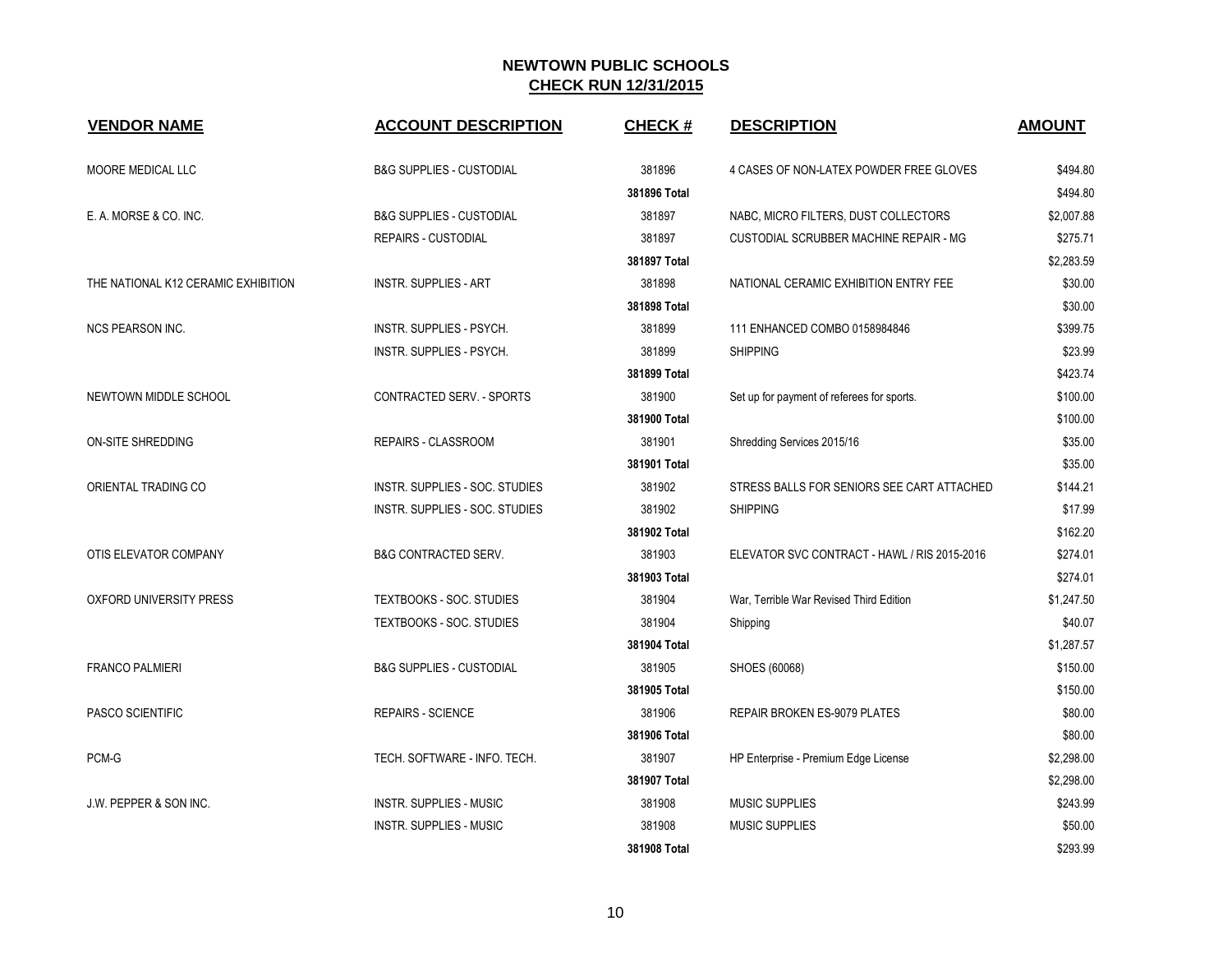| <b>VENDOR NAME</b>            | <b>ACCOUNT DESCRIPTION</b>            | <b>CHECK#</b> | <b>DESCRIPTION</b>                         | <b>AMOUNT</b> |
|-------------------------------|---------------------------------------|---------------|--------------------------------------------|---------------|
| PETTY CASH - SPEC ED (RIS)    | <b>INSTR. SUPPLIES - TRANSITIONAL</b> | 381909        | PETTY CASH                                 | \$269.59      |
|                               |                                       | 381909 Total  |                                            | \$269.59      |
| MARK J. POMPANO               | STAFF TRAVEL - SECURITY               | 381910        | TRAVEL 12/01/15 - 12/28/15                 | \$148.35      |
|                               |                                       | 381910 Total  |                                            | \$148.35      |
| MICHELLE PRANGER              | TUTORS - IN SCHOOL                    | 381911        | TUTORS - IN SCHOOL                         | \$800.00      |
|                               | TUTORS - IN SCHOOL                    | 381911        | TUTORS - IN SCHOOL                         | \$800.00      |
|                               | TUTORS - IN SCHOOL                    | 381911        | TUTORS - IN SCHOOL                         | \$1,050.00    |
|                               | TUTORS - IN SCHOOL                    | 381911        | TUTORS - IN SCHOOL                         | \$1,000.00    |
|                               | TUTORS - IN SCHOOL                    | 381911        | TUTORS - IN SCHOOL                         | \$950.00      |
|                               | TUTORS - IN SCHOOL                    | 381911        | TUTORS - IN SCHOOL                         | \$800.00      |
|                               |                                       | 381911 Total  |                                            | \$5,400.00    |
| PRO-ED                        | INSTR. SUPPLIES - PSYCH.              | 381912        | CAS-2 14307 EXAMINER RECORD                | \$90.00       |
|                               | INSTR. SUPPLIES - PSYCH.              | 381912        | CAS-2 14309 STUDENT RESPONSE               | \$46.00       |
|                               | INSTR. SUPPLIES - PSYCH.              | 381912        | <b>SHIPPING</b>                            | \$13.60       |
|                               |                                       | 381912 Total  |                                            | \$149.60      |
| <b>READ NATURALLY</b>         | INSTR. SUPPLIES - READING             | 381913        | Words Per Minute Timer, Item RN1072        | \$160.00      |
|                               | INSTR. SUPPLIES - READING             | 381913        | shipping                                   | \$16.00       |
|                               |                                       | 381913 Total  |                                            | \$176.00      |
| REALLY GOOD STUFF INC.        | INSTR. SUPPLIES - CLASSROOM           | 381914        | Supplies for new fourth kindergarten class | \$146.33      |
|                               | INSTR. SUPPLIES - CLASSROOM           | 381914        | Supplies for new fourth kindergarten class | \$231.59      |
|                               |                                       | 381914 Total  |                                            | \$377.92      |
| RED THREAD SPACES LLC         | <b>EMERGENCY REPAIRS - M.S.</b>       | 381915        | REPLACE RUBBER TREADS ON STAIRS / RISERS   | \$2,841.40    |
|                               |                                       | 381915 Total  |                                            | \$2,841.40    |
| RENAISSANCE LEARNING INC.     | INSTR. SUPPLIES - READING             | 381916        | STAR Reading Add on                        | \$25.50       |
|                               | CONTRACTED SERV. - LIBRARY            | 381916        | 6 additional licenses for AR               | \$23.40       |
|                               |                                       | 381916 Total  |                                            | \$48.90       |
| RESILITE SPORTS PRODUCTS INC. | <b>INSTR. SUPPLIES - SPORTS</b>       | 381917        | <b>RESILITE LITE WEIGHT MAT</b>            | \$11,297.00   |
|                               |                                       | 381917 Total  |                                            | \$11,297.00   |
| ELIZABETH T. RICKEY           | TUTORS - HOMEBOUND                    | 381918        | <b>TUTORS - HOMEBOUND</b>                  | \$960.00      |
|                               |                                       | 381918 Total  |                                            | \$960.00      |
| <b>ALISON RIDER</b>           | STAFF TRAVEL - PUPIL SERV.            | 381919        | <b>EARLY LITERACY PRACTICES</b>            | \$33.12       |
|                               |                                       | 381919 Total  |                                            | \$33.12       |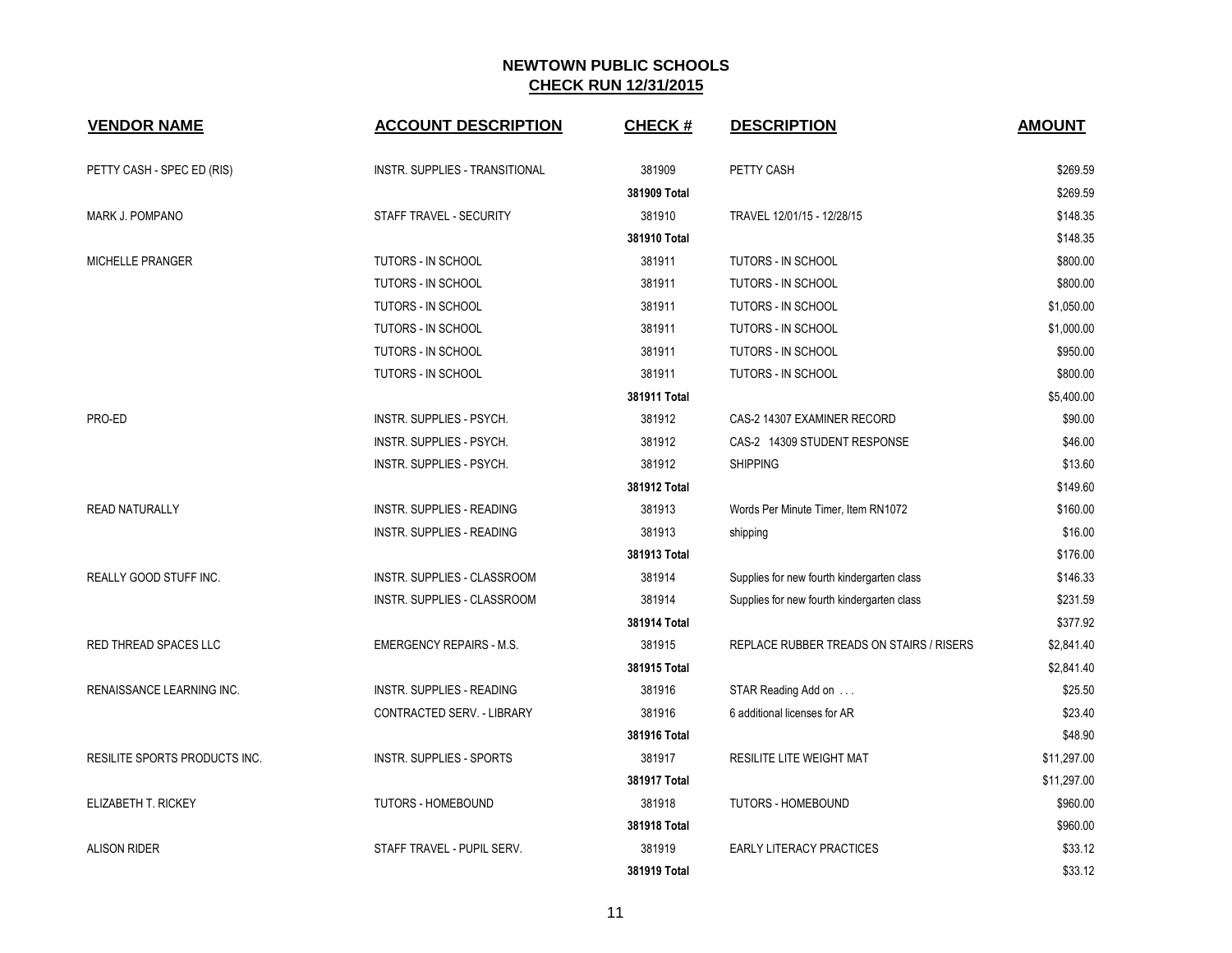| <b>VENDOR NAME</b>            | <b>ACCOUNT DESCRIPTION</b>           | <b>CHECK#</b> | <b>DESCRIPTION</b>                                | <b>AMOUNT</b> |
|-------------------------------|--------------------------------------|---------------|---------------------------------------------------|---------------|
| <b>RICK ROBINSON</b>          | <b>B&amp;G SUPPLIES - CUSTODIAL</b>  | 381920        | SHOES (60068)                                     | \$150.00      |
|                               |                                      | 381920 Total  |                                                   | \$150.00      |
| <b>MARCIE TURNER ROCKWELL</b> | STAFF TRAVEL - SP. ED. PREK-8        | 381921        | TRAVEL NOV 2015                                   | \$44.28       |
|                               |                                      | 381921 Total  |                                                   | \$44.28       |
| <b>SCHOLASTIC BOOK FAIRS</b>  | <b>INSTR. SUPPLIES - READING</b>     | 381922        | For purchase of books at Warehouse sale.          | \$200.00      |
|                               |                                      | 381922 Total  |                                                   | \$200.00      |
| <b>SCHOLASTIC BOOK FAIRS</b>  | INSTR. SUPPLIES - READING            | 381923        | For purchase of books at Warehouse sale.          | \$200.00      |
|                               |                                      | 381923 Total  |                                                   | \$200.00      |
| <b>SCHOOL SPECIALTY</b>       | OFF. SUPPLIES - ADMIN.               | 381924        | Facial tissues for school population.             | \$232.08      |
|                               |                                      | 381924 Total  |                                                   | \$232.08      |
| <b>SECURE ECO SHRED</b>       | OFF. SUPPLIES - ADMIN.               | 381925        | for monthly shredding contract - Account # 113503 | \$35.00       |
|                               |                                      | 381925 Total  |                                                   | \$35.00       |
| SHI INTERNATIONAL CORP.       | TECH. SOFTWARE - INFO. TECH.         | 381926        | FileMaker Pro maintenance, Pro Advanced maint.    | \$1,200.10    |
|                               |                                      | 381926 Total  |                                                   | \$1,200.10    |
| SHIPMAN & GOODWIN             | PROF. SERV. - SUPER.                 | 381927        | SERV NOV 2015                                     | \$10,477.00   |
|                               |                                      | 381927 Total  |                                                   | \$10,477.00   |
| <b>GREG SIMON</b>             | <b>INSTR. SUPPLIES - SPORTS</b>      | 381928        | PRINTER CARTRIDGES                                | \$47.99       |
|                               |                                      | 381928 Total  |                                                   | \$47.99       |
| SOUTHPAW ENTERPRISES INC.     | INSTR. SUPPLIES - SP. ED. PREK-8     | 381929        | <b>EYEBOLTS FOR SWINGS</b>                        | \$69.00       |
|                               | INSTR. SUPPLIES - SP. ED. PREK-8     | 381929        | S&H                                               | \$9.66        |
|                               |                                      | 381929 Total  |                                                   | \$78.66       |
| STADIUM SYSTEM, INC.          | <b>REPAIRS - SPORTS</b>              | 381930        | GIRLS BASKETBALL JERSEY RECONDITIONING            | \$477.80      |
|                               | <b>REPAIRS - SPORTS</b>              | 381930        | GIRLS VOLLEYBALL JERSEY RECONDITIONING            | \$183.00      |
|                               | <b>REPAIRS - SPORTS</b>              | 381930        | GIRLS SOCCER JERSEY AND BOY SOCCER JERSEY         | \$1,339.35    |
|                               | <b>REPAIRS - SPORTS</b>              | 381930        | CROSS COUNTRY TOPS RECONDITIONING                 | \$44.20       |
|                               | <b>REPAIRS - SPORTS</b>              | 381930        | FIELD HOCKEY JERSEYS RECONDITIONING               | \$283.95      |
|                               |                                      | 381930 Total  |                                                   | \$2,328.30    |
| STAPLES CREDIT PLAN           | <b>INSTR. SUPPLIES - ENGLISH</b>     | 381931        | SEE CART ATTACHED                                 | \$33.45       |
|                               | INSTR. SUPPLIES - SOC. STUDIES       | 381931        | SPLIT B/W SS & ENGLISH DEPT. SEE CART             | \$33.45       |
|                               |                                      | 381931 Total  |                                                   | \$66.90       |
| SUBURBAN STATIONERS INC.      | <b>INSTR. SUPPLIES - BUSINESS ED</b> | 381932        | PAINT BRUSH SET-SHARPIE-BULLETIN BOARD            | \$2,345.59    |
|                               | INSTR. SUPPLIES - BUSINESS ED        | 381932        | PAINT BRUSH SET-SHARPIE-BULLETIN BOARD            | \$5.34        |